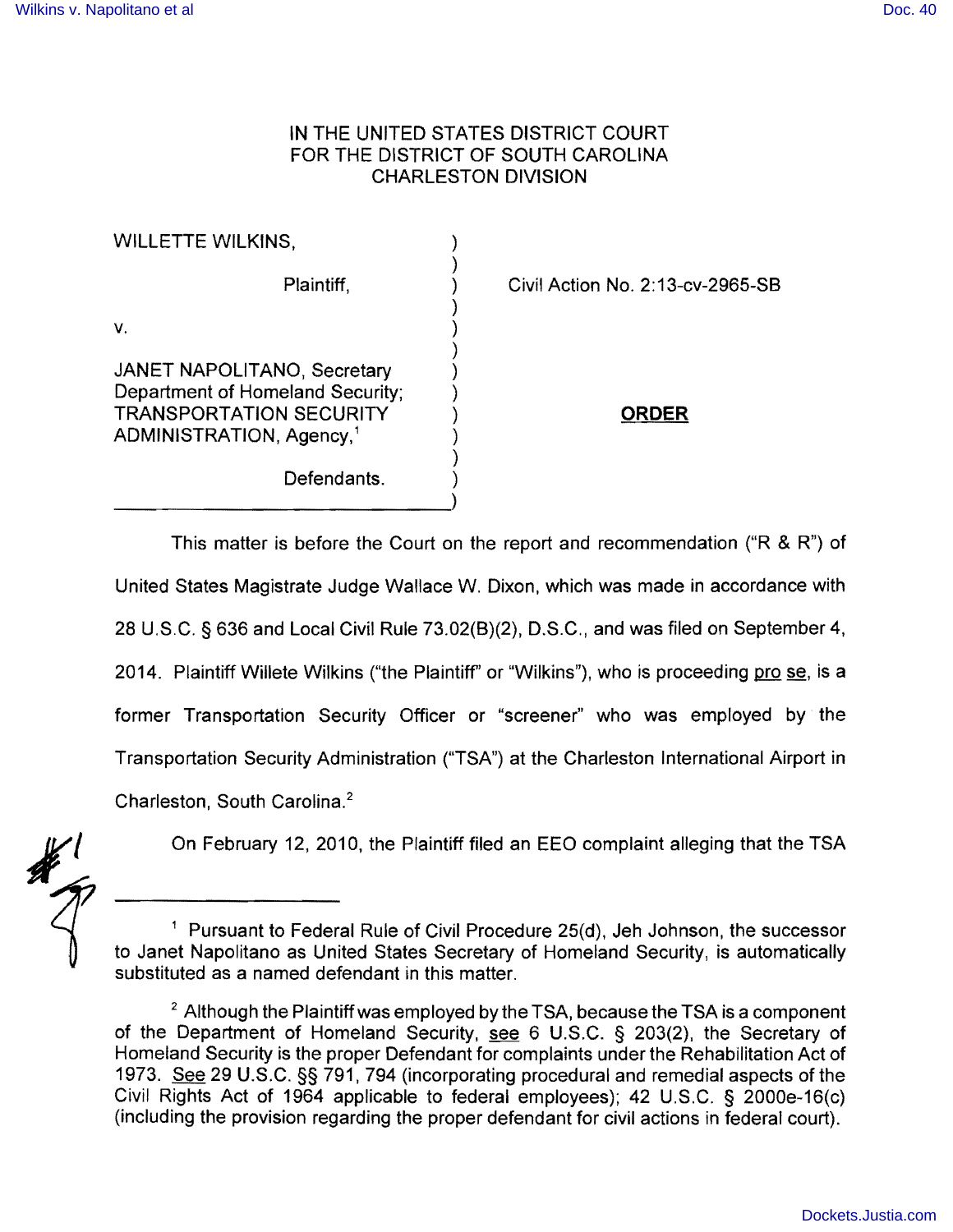discriminated against her on the basis of her disability when she was subjected to harassment and a hostile work environment. After the Plaintiff's administrative complaint was dismissed and her appeal was denied, the Plaintiff initiated this action against the TSA on October 30, 2013, claiming that she was the victim of "disability discrimination" after she suffered a leg injury at work in 2007. (Entry 1 at 3-5; 10-13.) The Plaintiff seeks monetary relief for pain and suffering she endured because of "disability discrimination, hostile work environment, and reprisal." (Id. at 5.) The Defendants filed a motion to dismiss on April 9,2014. On September 4, 2014, the Magistrate Judge issued an R&R recommending that the Court grant the Defendants' motion to dismiss. The Plaintiff filed timely objections to the R&R, and the matter is ripe for review. For the reasons set forth below, the Court adopts the R&R and grants the Defendants' motion to dismiss.

#### **STANDARDS OF REVIEW**

## **I. Motion to Dismiss**

When considering a Rule 12(b)(6) motion to dismiss, the Court must accept as true the facts alleged in the complaint and view them in a light most favorable to the Plaintiff. Ostrzenski v. Seigel, 177 F.3d 245, 251 (4th Cir. 1999). The United States Supreme Court has stated that "[t]o survive a motion to dismiss, a complaint must contain sufficient factual matter, accepted as true, to 'state a claim to relief that is plausible on its face.'" Ashcroft . Iqbal, 556 U.S. 662, 678 (2009) (quoting Bell Atlantic Corp. v. Twombly, 550 U.S. 544, 570 (2007)). "A claim has facial plausibility when the plaintiff pleads factual content that llows the court to draw the reasonable inference that the defendant is liable for the misconduct alleged."  $\underline{Id}$ . Although "a complaint attacked by a Rule 12(b)(6) motion to dismiss does not need detailed factual allegations," a pleading that merely offers "labels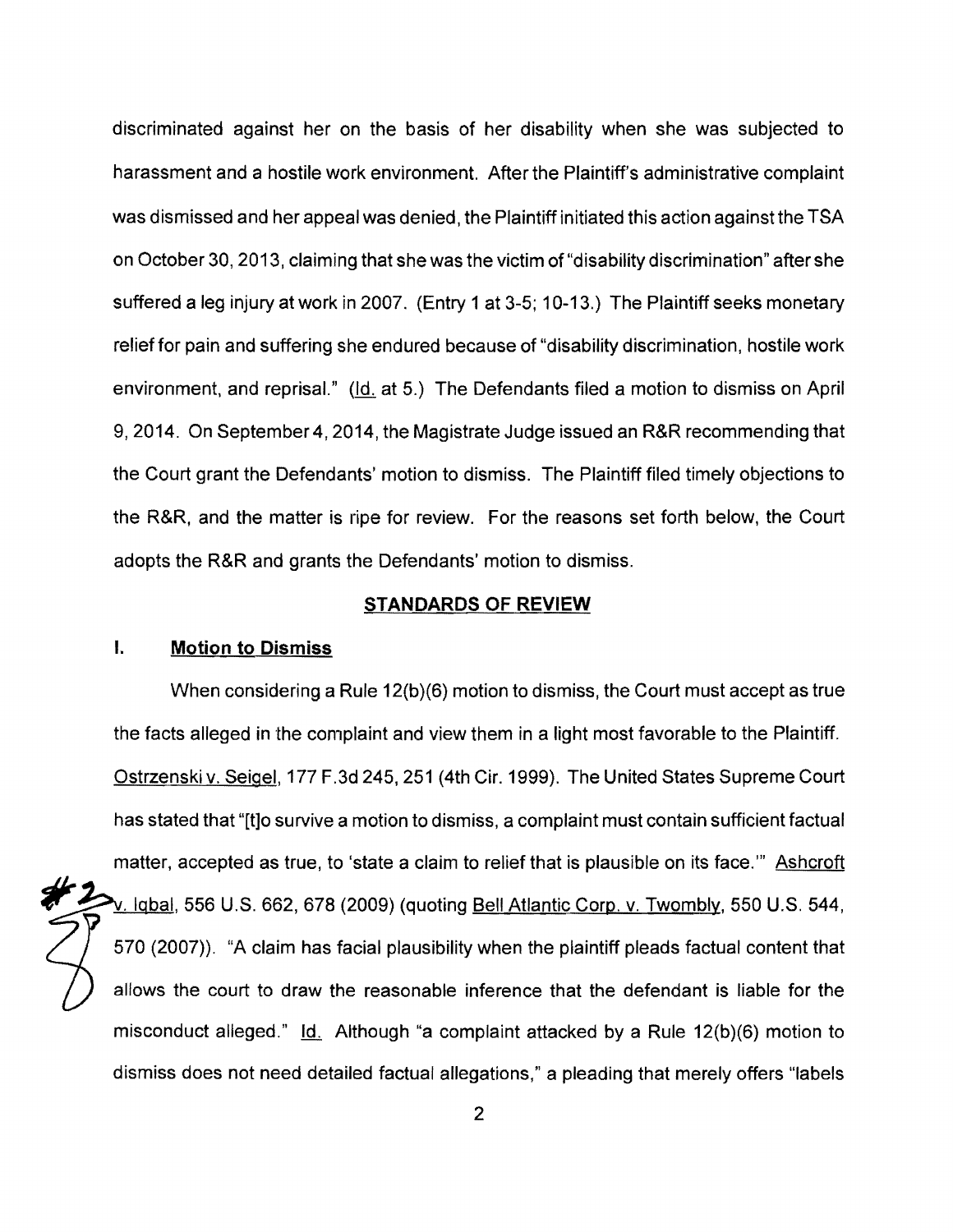and conclusions," or "a formulaic recitation of the elements of a cause of action will not do." Twombly, 550 U.S. at 555. Likewise, "a complaint [will not] suffice if it tenders 'naked assertion[s]' devoid of 'further factual enhancements.'" Iqbal, 556 U.S. at 678 (quoting Twombly, 550 U.S. at 557).

## II. **The Magistrate Judge's R&R**

The Magistrate Judge makes only a recommendation to the Court. The recommendation has no presumptive weight, and the responsibility to make a final determination remains with the Court. See Mathews v. Weber, 423 U.S. 261 (1976). The Court is charged with making a de novo determination of any portion of the R&R to which a specific objection is made. The Court may accept, reject, or modify, in whole or in part, the recommendation made by the Magistrate Judge, or recommit the matter to the Magistrate Judge with instructions. See 28 U.S.C. § 636(b).

Objections to an R&R must be specific. Failure to file specific written objections results in a party's waiver of the right to appeal from the judgment of the district court based upon such recommendation. 28 U.S.C. § 636(b)(1); Thomas v. Arn, 474 U.S. 140 (1985); Wright v. Collins, 766 F.2d 841 (4th Cir. 1985). In the absence of specific objections, the Court reviews the matter for clear error. See Diamond v. Colonial Life & Accident Ins. Co., 416 F.3d 310, 315 (4th Cir.2005) (stating that "in the absence of a timely filed objection, a district court need not conduct a <u>de novo</u> review, but instead must 'only satisfy itself that there is no clear error on the face of the record in order to accept the recommendation."') (quoting Fed. R. Civ. P. 72 advisory committee's note).

3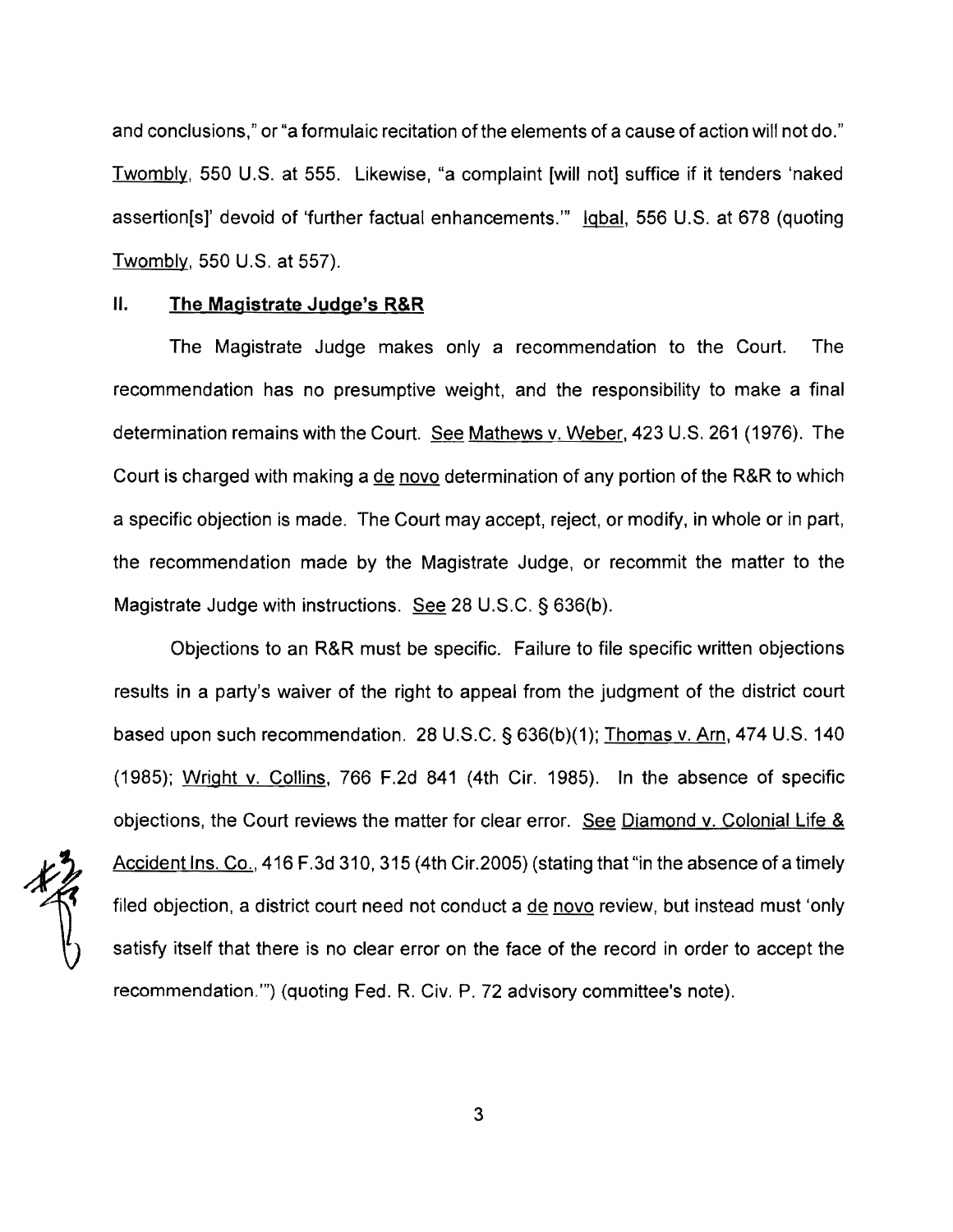#### **DISCUSSION**

In the R&R, the Magistrate Judge agreed with the Defendants that the Plaintiff failed to state a viable claim because the Aviation and Transportation Security Act ("ATSA") preempts application of the Rehabilitation Act of 1973 to screeners such as the Plaintiff. As the Magistrate Judge noted, by enacting the ATSA following the terrorist attacks of September 11, 2001, "Congress intended to enhance the Secretary's (and the Transportation Security Administrator's) flexibility in hiring security screeners without regard to the prohibitions against disability discrimination in the Rehabilitation Act." Joren v. Napolitano, 633 F.3d 1144, 1146 (7th Cir. 2011); see also Field v. Napolitano, 663 F.3d 505,510 (1st Cir. 2011) (finding that AT SA precludes a security screener from bringing suit under the federal Rehabilitation Act); Castro v. Sec'y of Homeland Sec., 472 F.3d 1334, 1336 (11 th Cir. 2006) (noting that the TSA shall implement hiring standards and conditions of employment, including physical standards, for screening personnel, whether or not those standards and conditions of employment are consistent with the Rehabilitation Act).

In her objections, the Plaintiff simply rehashes her allegations. Importantly, she makes no specific objection to any portion of the Magistrate Judge's R&R, and she fails to point to any legal or factual error in the R&R. After consideration, therefore, the Court finds the Plaintiffs non-specific objections to be wholly without merit, and the Court agrees with the Magistrate Judge that the Plaintiffs complaint fails to state a claim. Therefore, the Court overrules the Plaintiff's objections, adopts the R&R, and grants the Defendants' motion to dismiss.

4